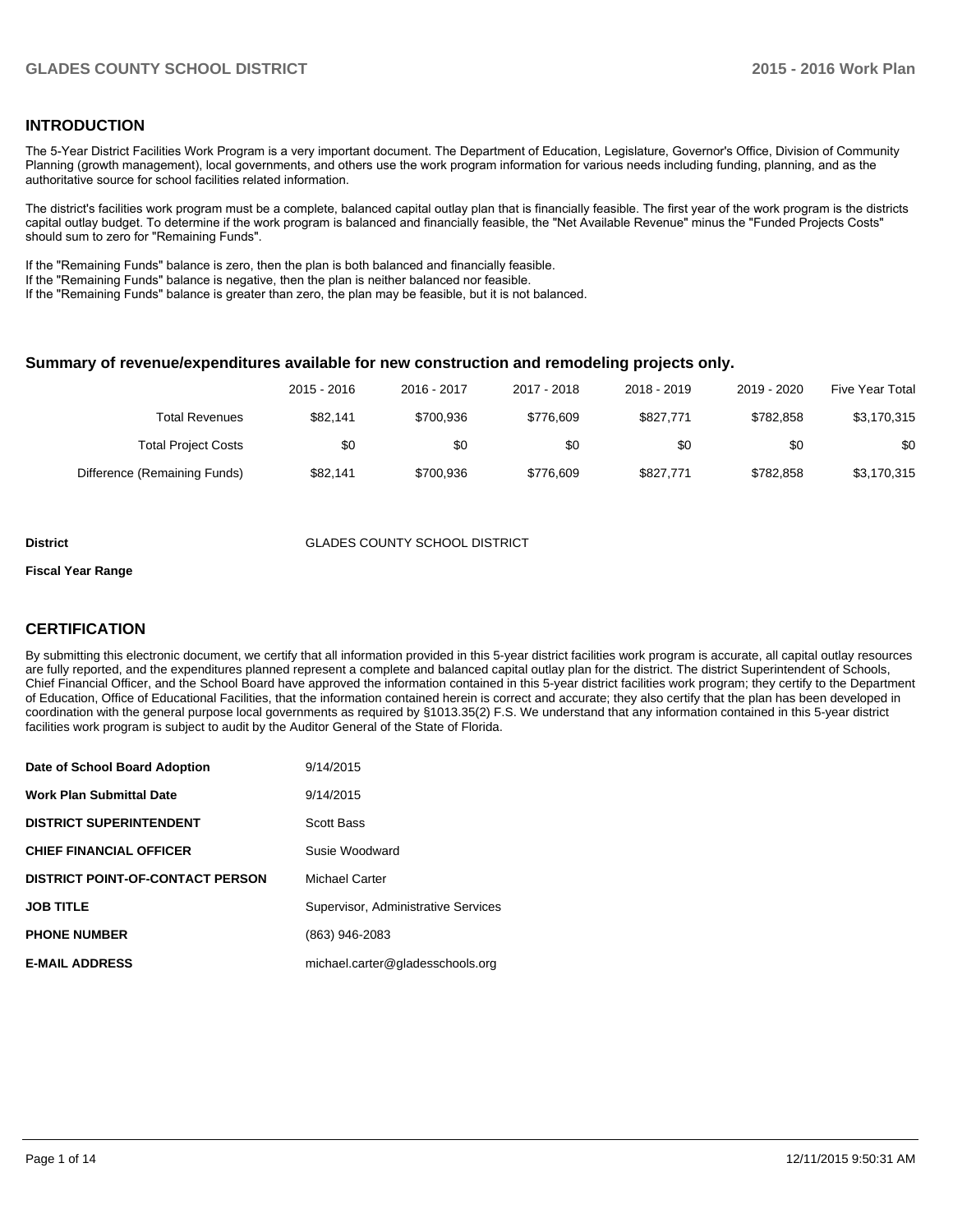# **Expenditures**

## **Expenditure for Maintenance, Repair and Renovation from 1.50-Mills and PECO**

Annually, prior to the adoption of the district school budget, each school board must prepare a tentative district facilities work program that includes a schedule of major repair and renovation projects necessary to maintain the educational and ancillary facilities of the district.

|                                  | Item                                                                                                                                                  | $2015 - 2016$<br><b>Actual Budget</b> | 2016 - 2017<br>Projected | 2017 - 2018<br>Projected | 2018 - 2019<br>Projected | 2019 - 2020<br>Projected | Total       |  |  |  |
|----------------------------------|-------------------------------------------------------------------------------------------------------------------------------------------------------|---------------------------------------|--------------------------|--------------------------|--------------------------|--------------------------|-------------|--|--|--|
| <b>HVAC</b>                      |                                                                                                                                                       | \$300,000                             | \$20,000                 | \$20,000                 | \$20,000                 | \$20,000                 | \$380,000   |  |  |  |
| Locations:                       | GLADES SUPERINTENDENT'S OFFICE, MOORE HAVEN ELEMENTARY, MOORE HAVEN MIDDLE/SENIOR HIGH, WEST GLADES<br><b>ELEMENTARY</b>                              |                                       |                          |                          |                          |                          |             |  |  |  |
| Flooring                         |                                                                                                                                                       | \$10,000                              | \$10,000                 | \$10,000                 | \$10,000                 | \$10,000                 | \$50,000    |  |  |  |
| Locations:                       | GLADES SUPERINTENDENT'S OFFICE, MOORE HAVEN ELEMENTARY, MOORE HAVEN MIDDLE/SENIOR HIGH, WEST GLADES<br><b>ELEMENTARY</b>                              |                                       |                          |                          |                          |                          |             |  |  |  |
| Roofing                          |                                                                                                                                                       | \$300,000                             | \$15,000                 | \$15,000                 | \$15,000                 | \$15,000                 | \$360.000   |  |  |  |
| Locations:                       | GLADES SUPERINTENDENT'S OFFICE, MOORE HAVEN ELEMENTARY, MOORE HAVEN MIDDLE/SENIOR HIGH, WEST GLADES<br><b>ELEMENTARY</b>                              |                                       |                          |                          |                          |                          |             |  |  |  |
| Safety to Life                   |                                                                                                                                                       | \$20,000                              | \$10,000                 | \$10,000                 | \$10,000                 | \$10,000                 | \$60,000    |  |  |  |
| Locations:                       | GLADES SUPERINTENDENT'S OFFICE, MOORE HAVEN ELEMENTARY, MOORE HAVEN MIDDLE/SENIOR HIGH, WEST GLADES<br><b>ELEMENTARY</b>                              |                                       |                          |                          |                          |                          |             |  |  |  |
| Fencing                          |                                                                                                                                                       | \$10,000                              | \$5,000                  | \$5,000                  | \$5,000                  | \$5,000                  | \$30,000    |  |  |  |
| Locations:                       | GLADES SUPERINTENDENT'S OFFICE, MOORE HAVEN ELEMENTARY, MOORE HAVEN MIDDLE/SENIOR HIGH, TRANSPORTATION<br>FACILITY, WEST GLADES ELEMENTARY            |                                       |                          |                          |                          |                          |             |  |  |  |
| Parking                          |                                                                                                                                                       | \$15,000                              | \$5.000                  | \$5.000                  | \$5.000                  | \$5,000                  | \$35,000    |  |  |  |
| Locations:                       | GLADES SUPERINTENDENT'S OFFICE, MOORE HAVEN ELEMENTARY, MOORE HAVEN MIDDLE/SENIOR HIGH, WEST GLADES<br>ELEMENTARY                                     |                                       |                          |                          |                          |                          |             |  |  |  |
| Electrical                       |                                                                                                                                                       | \$15,000                              | \$15,000                 | \$10,000                 | \$10,000                 | \$10,000                 | \$60,000    |  |  |  |
| Locations:                       | GLADES SUPERINTENDENT'S OFFICE, MOORE HAVEN ELEMENTARY, MOORE HAVEN MIDDLE/SENIOR HIGH, WEST GLADES<br><b>ELEMENTARY</b>                              |                                       |                          |                          |                          |                          |             |  |  |  |
| Fire Alarm                       |                                                                                                                                                       | \$10,000                              | \$10,000                 | \$10,000                 | \$10,000                 | \$10,000                 | \$50,000    |  |  |  |
|                                  | Locations: MOORE HAVEN ELEMENTARY, MOORE HAVEN MIDDLE/SENIOR HIGH, WEST GLADES ELEMENTARY                                                             |                                       |                          |                          |                          |                          |             |  |  |  |
| Telephone/Intercom System        |                                                                                                                                                       | \$10,000                              | \$5,000                  | \$5,000                  | \$5,000                  | \$5,000                  | \$30,000    |  |  |  |
|                                  | Locations: GLADES SUPERINTENDENT'S OFFICE, MOORE HAVEN ELEMENTARY, MOORE HAVEN MIDDLE/SENIOR HIGH, TRANSPORTATION<br>FACILITY, WEST GLADES ELEMENTARY |                                       |                          |                          |                          |                          |             |  |  |  |
| <b>Closed Circuit Television</b> |                                                                                                                                                       | \$3.000                               | \$3.000                  | \$3.000                  | \$3.000                  | \$3.000                  | \$15,000    |  |  |  |
|                                  | Locations: MOORE HAVEN ELEMENTARY, MOORE HAVEN MIDDLE/SENIOR HIGH, WEST GLADES ELEMENTARY                                                             |                                       |                          |                          |                          |                          |             |  |  |  |
| Paint                            |                                                                                                                                                       | \$20,000                              | \$12,000                 | \$12,000                 | \$12,000                 | \$12,000                 | \$68,000    |  |  |  |
| Locations:                       | GLADES SUPERINTENDENT'S OFFICE, MOORE HAVEN ELEMENTARY, MOORE HAVEN MIDDLE/SENIOR HIGH, WEST GLADES<br><b>ELEMENTARY</b>                              |                                       |                          |                          |                          |                          |             |  |  |  |
| Maintenance/Repair               |                                                                                                                                                       | \$20,000                              | \$20,000                 | \$20,000                 | \$20,000                 | \$20,000                 | \$100.000   |  |  |  |
| Locations:                       | MOORE HAVEN MIDDLE/SENIOR HIGH, WEST GLADES ELEMENTARY                                                                                                |                                       |                          |                          |                          |                          |             |  |  |  |
|                                  | <b>Sub Total:</b>                                                                                                                                     | \$733,000                             | \$130,000                | \$125,000                | \$125,000                | \$125,000                | \$1,238,000 |  |  |  |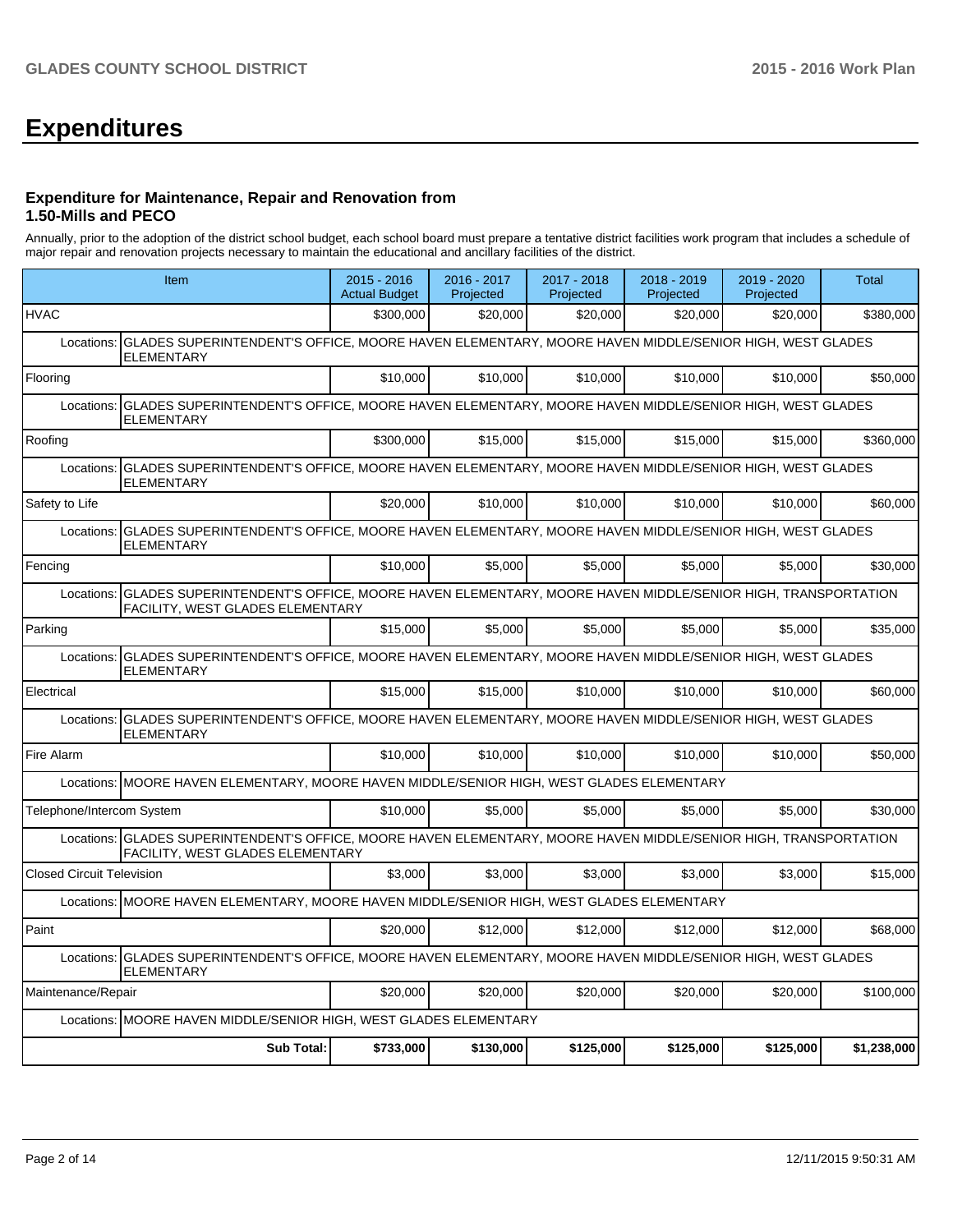## **GLADES COUNTY SCHOOL DISTRICT 2015 - 2016 Work Plan**

| <b>PECO Maintenance Expenditures</b> | \$23,272  | \$32,581  | \$36,212  | \$42,919  | \$46,374 | .358<br>\$181 |
|--------------------------------------|-----------|-----------|-----------|-----------|----------|---------------|
| 1.50 Mill Sub Total: I               | \$739,728 | \$152,419 | \$118,788 | \$112,081 | \$78,626 | \$1,201,642   |

|                        | Other Items                      | $2015 - 2016$<br><b>Actual Budget</b> | 2016 - 2017<br>Projected | 2017 - 2018<br>Projected | $2018 - 2019$<br>Projected | $2019 - 2020$<br>Projected | <b>Total</b> |  |
|------------------------|----------------------------------|---------------------------------------|--------------------------|--------------------------|----------------------------|----------------------------|--------------|--|
| <b>WGS Water plant</b> |                                  | \$30.000                              | \$15,000                 | \$30,000                 | \$30,000                   | \$0                        | \$105,000    |  |
|                        | Locations WEST GLADES ELEMENTARY |                                       |                          |                          |                            |                            |              |  |
| IMHE Water Filtration  |                                  | \$0 <sub>1</sub>                      | \$40,000                 | \$0                      | \$0 <sub>1</sub>           | \$0                        | \$40,000     |  |
|                        | Locations MOORE HAVEN ELEMENTARY |                                       |                          |                          |                            |                            |              |  |
|                        | Total:                           | \$763,000                             | \$185,000                | \$155,000                | \$155,000                  | \$125,000                  | \$1,383,000  |  |

## **Local 1.50 Mill Expenditure For Maintenance, Repair and Renovation**

Anticipated expenditures expected from local funding sources over the years covered by the current work plan.

| Item                                                         | 2015 - 2016<br><b>Actual Budget</b> | 2016 - 2017<br>Projected | 2017 - 2018<br>Projected | 2018 - 2019<br>Projected | $2019 - 2020$<br>Projected | <b>Total</b> |
|--------------------------------------------------------------|-------------------------------------|--------------------------|--------------------------|--------------------------|----------------------------|--------------|
| Remaining Maint and Repair from 1.5 Mills                    | \$739,728                           | \$152,419                | \$118,788                | \$112,081                | \$78,626                   | \$1,201,642  |
| Maintenance/Repair Salaries                                  | \$0                                 | \$0                      | \$0                      | \$0                      | \$0                        | \$0          |
| School Bus Purchases                                         | \$100,000                           | \$100,000                | \$100,000                | \$100,000                | \$100,000                  | \$500,000    |
| <b>Other Vehicle Purchases</b>                               | \$20,000                            | \$20,000                 | \$20,000                 | \$20,000                 | \$20,000                   | \$100,000    |
| Capital Outlay Equipment                                     | \$10,000                            | \$0                      | \$0                      | \$0                      | \$0                        | \$10,000     |
| <b>Rent/Lease Payments</b>                                   | \$0                                 | \$0                      | \$0                      | \$0                      | \$0                        | \$0          |
| <b>COP Debt Service</b>                                      | \$0                                 | \$0                      | \$0                      | \$0                      | \$0                        | \$0          |
| Rent/Lease Relocatables                                      | \$0                                 | \$0                      | \$0                      | \$0                      | \$0                        | \$0          |
| <b>Environmental Problems</b>                                | \$0                                 | \$0                      | \$0                      | \$0                      | \$0                        | \$0          |
| s.1011.14 Debt Service                                       | \$0                                 | \$0                      | \$0                      | \$0                      | \$0                        | \$0          |
| Special Facilities Construction Account                      | \$7,870,912                         | \$0                      | \$0                      | \$0                      | \$0                        | \$7,870,912  |
| Premiums for Property Casualty Insurance - 1011.71<br>(4a,b) | \$125,500                           | \$125,500                | \$125,500                | \$125,500                | \$125,000                  | \$627,000    |
| Qualified School Construction Bonds (QSCB)                   | \$0                                 | \$0                      | \$0                      | \$0                      | \$0                        | \$0          |
| Qualified Zone Academy Bonds (QZAB)                          | \$0                                 | \$0                      | \$0                      | \$0                      | \$0                        | \$0          |
| <b>Local Expenditure Totals:</b>                             | \$8,866,140                         | \$397,919                | \$364,288                | \$357,581                | \$323,626                  | \$10,309,554 |

## **Revenue**

## **1.50 Mill Revenue Source**

Schedule of Estimated Capital Outlay Revenue from each currently approved source which is estimated to be available for expenditures on the projects included in the tentative district facilities work program. All amounts are NET after considering carryover balances, interest earned, new COP's, 1011.14 and 1011.15 loans, etc. Districts cannot use 1.5-Mill funds for salaries except for those explicitly associated with maintenance/repair projects. (1011.71 (5), F.S.)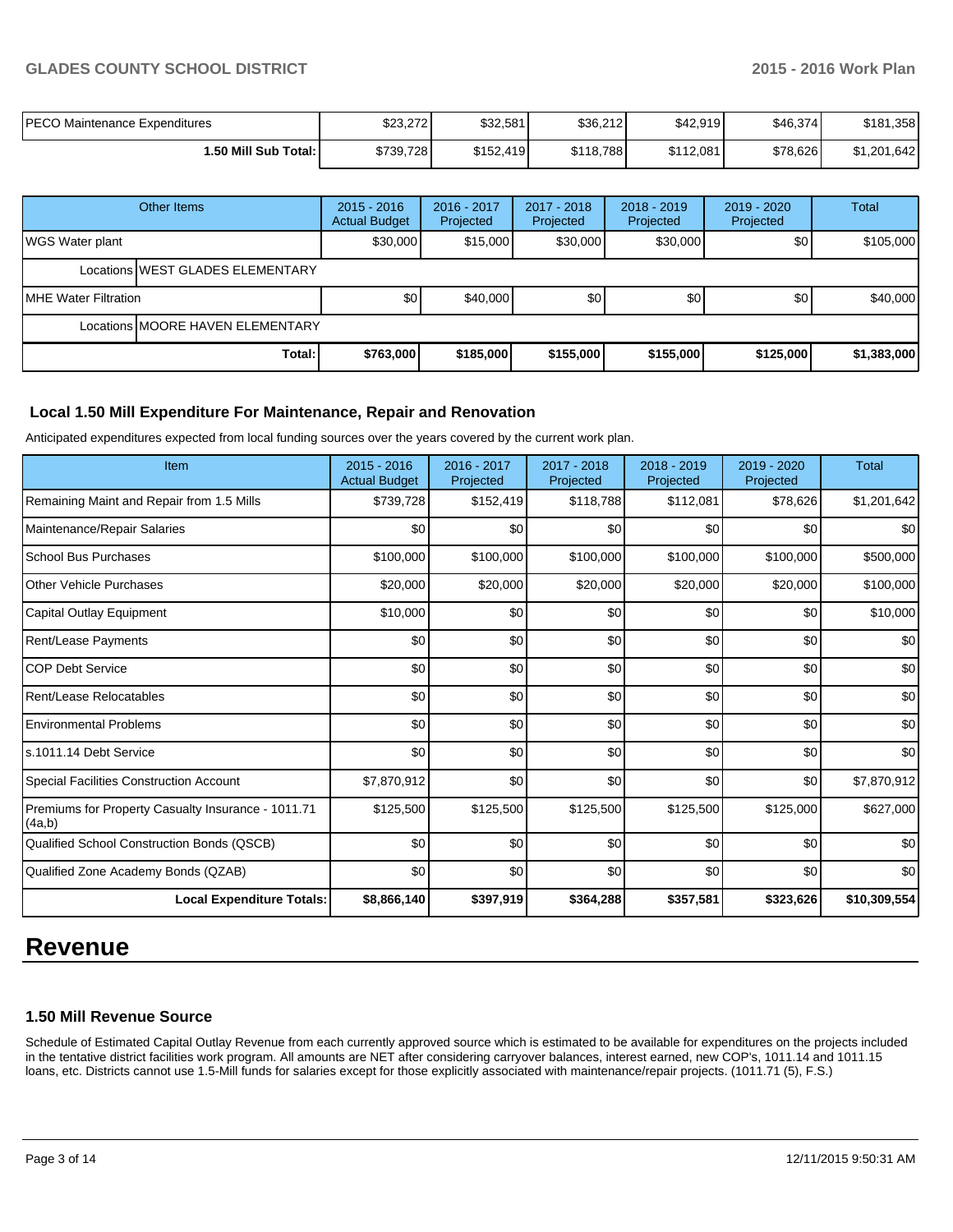## **GLADES COUNTY SCHOOL DISTRICT 2015 - 2016 Work Plan**

| <b>Item</b>                                                                       | Fund | $2015 - 2016$<br><b>Actual Value</b> | 2016 - 2017<br>Projected | $2017 - 2018$<br>Projected | $2018 - 2019$<br>Projected | 2019 - 2020<br>Projected | Total           |
|-----------------------------------------------------------------------------------|------|--------------------------------------|--------------------------|----------------------------|----------------------------|--------------------------|-----------------|
| (1) Non-exempt property<br>lassessed valuation                                    |      | \$614,566,319                        | \$637,903,991            | \$667,099,779              | \$697,971,774              | \$731,263,284            | \$3,348,805,147 |
| (2) The Millege projected for<br>discretionary capital outlay per<br>ls.1011.71   |      | 1.50                                 | 1.50                     | 1.50                       | 1.50                       | 1.50                     |                 |
| (3) Full value of the 1.50-Mill<br>discretionary capital outlay per<br>ls.1011.71 |      | \$1,032,471                          | \$1,071,679              | \$1,120,728                | \$1,172,593                | \$1,228,522              | \$5,625,993     |
| (4) Value of the portion of the 1.50<br>-Mill ACTUALLY levied                     | 370  | \$884,975                            | \$918,582                | \$960,624                  | \$1,005,079                | \$1,053,019              | \$4,822,279     |
| $(5)$ Difference of lines $(3)$ and $(4)$                                         |      | \$147,496                            | \$153,097                | \$160,104                  | \$167,514                  | \$175,503                | \$803,714       |

## **PECO Revenue Source**

The figure in the row designated "PECO Maintenance" will be subtracted from funds available for new construction because PECO maintenance dollars cannot be used for new construction.

| Item                                  | Fund | $2015 - 2016$<br><b>Actual Budget</b> | 2016 - 2017<br>Projected | $2017 - 2018$<br>Projected | $2018 - 2019$<br>Projected | $2019 - 2020$<br>Projected | Total     |
|---------------------------------------|------|---------------------------------------|--------------------------|----------------------------|----------------------------|----------------------------|-----------|
| <b>IPECO New Construction</b>         | 340  | \$12.121                              | \$0                      | \$0                        | \$٥Ι                       | \$0                        | \$12,121  |
| <b>IPECO Maintenance Expenditures</b> |      | \$23,272                              | \$32,581                 | \$36.212                   | \$42.919                   | \$46,374                   | \$181,358 |
|                                       |      | \$35,393                              | \$32,581                 | \$36,212                   | \$42.919                   | \$46,374                   | \$193.479 |

## **CO & DS Revenue Source**

Revenue from Capital Outlay and Debt Service funds.

| <b>Item</b>                                        | Fund | $2015 - 2016$<br><b>Actual Budget</b> | 2016 - 2017<br>Projected | 2017 - 2018<br>Projected | $2018 - 2019$<br>Projected | 2019 - 2020<br>Projected | Total     |
|----------------------------------------------------|------|---------------------------------------|--------------------------|--------------------------|----------------------------|--------------------------|-----------|
| ICO & DS Cash Flow-through<br><b>I</b> Distributed | 360  | \$53,090                              | \$53,090                 | \$53.090                 | \$53,090                   | \$53,090                 | \$265,450 |
| ICO & DS Interest on<br>Undistributed CO           | 360  | \$375                                 | \$375                    | \$375                    | \$375                      | \$375                    | \$1,875   |
|                                                    |      | \$53,465                              | \$53.465                 | \$53,465                 | \$53,465                   | \$53,465                 | \$267,325 |

## **Fair Share Revenue Source**

All legally binding commitments for proportionate fair-share mitigation for impacts on public school facilities must be included in the 5-year district work program.

Nothing reported for this section.

## **Sales Surtax Referendum**

Specific information about any referendum for a 1-cent or ½-cent surtax referendum during the previous year.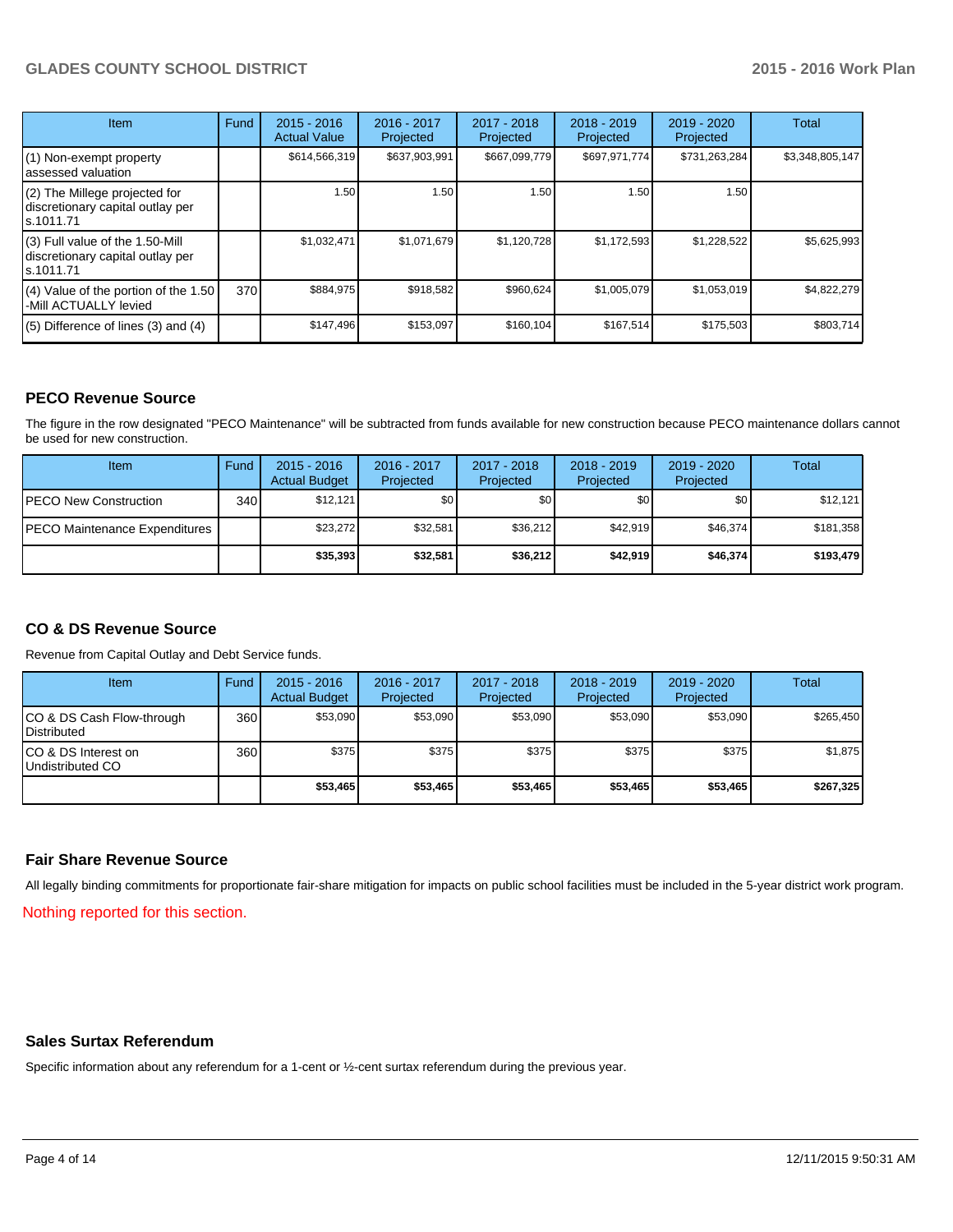## **Did the school district hold a surtax referendum during the past fiscal year 2014 - 2015?**

No

## **Additional Revenue Source**

Any additional revenue sources

| Item                                                                                                                      | 2015 - 2016<br><b>Actual Value</b> | 2016 - 2017<br>Projected | 2017 - 2018<br>Projected | 2018 - 2019<br>Projected | 2019 - 2020<br>Projected | <b>Total</b> |
|---------------------------------------------------------------------------------------------------------------------------|------------------------------------|--------------------------|--------------------------|--------------------------|--------------------------|--------------|
| Proceeds from a s.1011.14/15 F.S. Loans                                                                                   | \$0                                | \$0                      | \$0                      | \$0                      | \$0                      | \$0          |
| District Bonds - Voted local bond<br>referendum proceeds per s.9, Art VII<br><b>State Constitution</b>                    | \$0                                | \$0                      | \$0                      | \$0                      | \$0                      | \$0          |
| Proceeds from Special Act Bonds                                                                                           | \$0                                | \$0                      | \$0                      | \$0                      | \$0                      | \$0          |
| Estimated Revenue from CO & DS Bond<br>Sale                                                                               | \$0                                | \$0                      | \$0                      | \$0                      | \$0                      | \$0          |
| Proceeds from Voted Capital<br>Improvements millage                                                                       | \$0                                | \$0                      | \$0                      | \$0                      | \$0                      | \$0          |
| Other Revenue for Other Capital Projects                                                                                  | \$0                                | \$0                      | \$0                      | \$0                      | \$0                      | \$0          |
| Proceeds from 1/2 cent sales surtax<br>authorized by school board                                                         | \$0                                | \$0                      | \$0                      | \$0                      | \$0                      | \$0          |
| Proceeds from local governmental<br>infrastructure sales surtax                                                           | \$0                                | \$0                      | \$0                      | \$0                      | \$0                      | \$0          |
| Proceeds from Certificates of<br>Participation (COP's) Sale                                                               | \$0                                | \$0                      | \$0                      | \$0                      | \$0                      | \$0          |
| Classrooms First Bond proceeds amount<br>authorized in FY 1997-98                                                         | \$124,558                          | \$124,558                | \$124,558                | \$124,558                | \$0                      | \$498,232    |
| <b>Classrooms for Kids</b>                                                                                                | \$0                                | \$0                      | \$0                      | \$0                      | \$0                      | \$0          |
| <b>District Equity Recognition</b>                                                                                        | \$0                                | \$0                      | \$0                      | \$0                      | \$0                      | \$0          |
| <b>Federal Grants</b>                                                                                                     | \$0                                | \$0                      | \$0                      | \$0                      | \$0                      | \$0          |
| Proportionate share mitigation (actual<br>cash revenue only, not in kind donations)                                       | \$0                                | \$0                      | \$0                      | \$0                      | \$0                      | \$0          |
| Impact fees received                                                                                                      | \$0                                | \$0                      | \$0                      | \$0                      | \$0                      | \$0          |
| Private donations                                                                                                         | \$0                                | \$0                      | \$0                      | \$0                      | \$0                      | \$0          |
| Grants from local governments or not-for-<br>profit organizations                                                         | \$0                                | \$0                      | \$0                      | \$0                      | \$0                      | \$0          |
| Interest, Including Profit On Investment                                                                                  | \$2,250                            | \$2,250                  | \$2,250                  | \$2,250                  | \$0                      | \$9,000      |
| Revenue from Bonds pledging proceeds<br>from 1 cent or 1/2 cent Sales Surtax                                              | \$0                                | \$0                      | \$0                      | \$0                      | \$0                      | \$0          |
| <b>Total Fund Balance Carried Forward</b>                                                                                 | \$0                                | \$0                      | \$0                      | \$0                      | \$0                      | \$0          |
| General Capital Outlay Obligated Fund<br><b>Balance Carried Forward From Total</b><br><b>Fund Balance Carried Forward</b> | \$0                                | \$0                      | \$0                      | \$0                      | \$0                      | \$0          |
| <b>Special Facilities Construction Account</b>                                                                            | \$7,870,912                        | \$0                      | \$0                      | \$0                      | \$0                      | \$7,870,912  |
| One Cent - 1/2 Cent Sales Surtax Debt<br>Service From Total Fund Balance Carried<br>Forward                               | \$0                                | \$0                      | \$0                      | \$0                      | \$0                      | \$0          |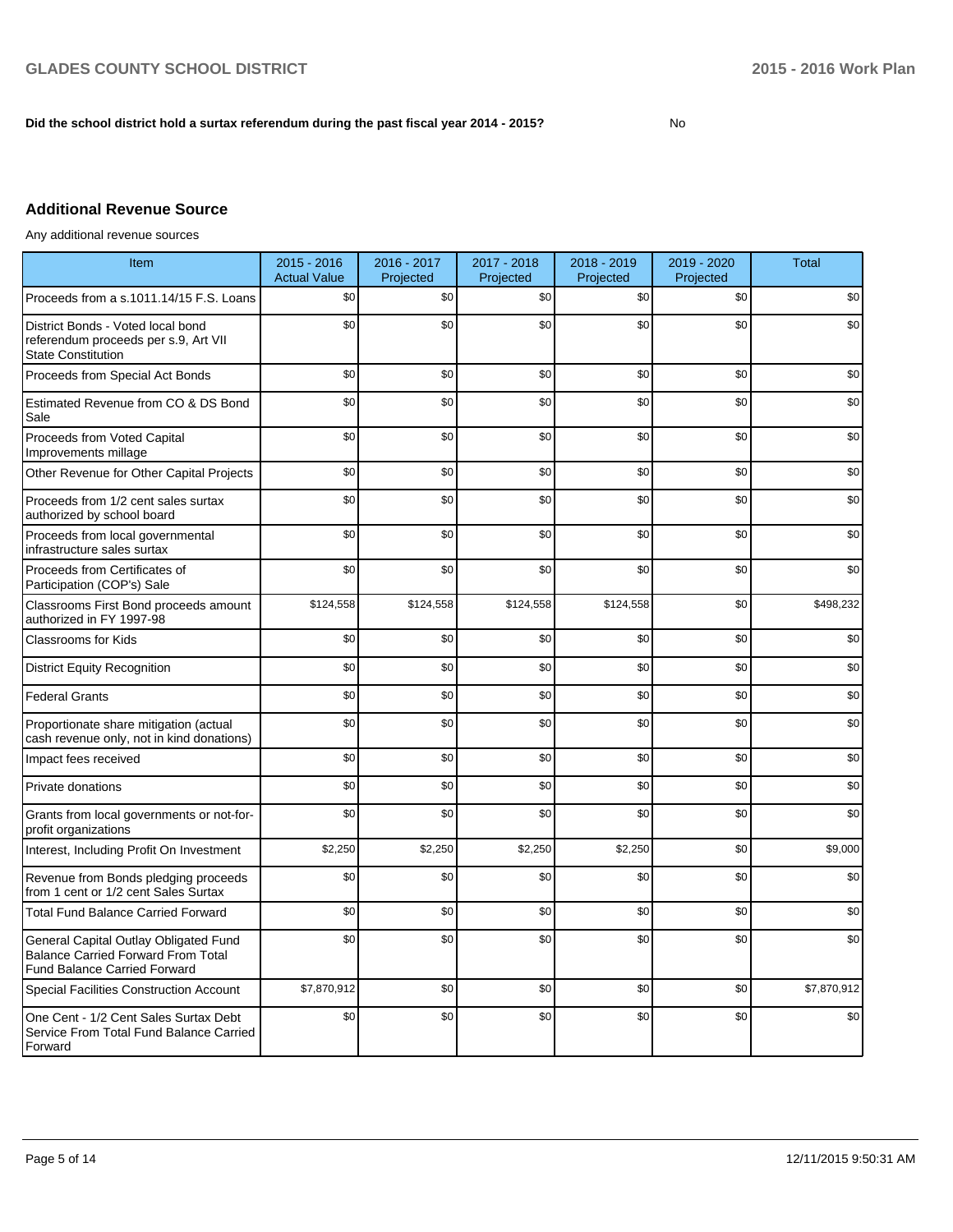| Capital Outlay Projects Funds Balance<br><b>ICarried Forward From Total Fund</b><br><b>Balance Carried Forward</b> | \$0 I       | ا 30      | \$0       | \$OI      | \$0 | \$0         |
|--------------------------------------------------------------------------------------------------------------------|-------------|-----------|-----------|-----------|-----|-------------|
| Subtotall                                                                                                          | \$7.997.720 | \$126,808 | \$126,808 | \$126,808 | \$0 | \$8.378.144 |

## **Total Revenue Summary**

| <b>Item Name</b>                                            | $2015 - 2016$<br><b>Budget</b> | $2016 - 2017$<br>Projected | $2017 - 2018$<br>Projected | $2018 - 2019$<br>Projected | $2019 - 2020$<br>Projected | <b>Five Year Total</b> |
|-------------------------------------------------------------|--------------------------------|----------------------------|----------------------------|----------------------------|----------------------------|------------------------|
| Local 1.5 Mill Discretionary Capital Outlay<br>Revenue      | \$884.975                      | \$918.582                  | \$960.624                  | \$1,005,079                | \$1,053,019                | \$4,822,279            |
| IPECO and 1.5 Mill Maint and Other 1.5<br>Mill Expenditures | (\$8,866,140)                  | (\$397,919)                | (\$364,288)                | (\$357,581)                | (\$323,626)                | (\$10,309,554)         |
| IPECO Maintenance Revenue                                   | \$23,272                       | \$32,581                   | \$36.212                   | \$42.919                   | \$46,374                   | \$181,358              |
| Available 1.50 Mill for New<br><b>Construction</b>          | (\$7,981,165)                  | \$520,663                  | \$596.336                  | \$647,498                  | \$729,393                  | (\$5,487,275)          |

| <b>Item Name</b>                 | $2015 - 2016$<br><b>Budget</b> | 2016 - 2017<br>Projected | 2017 - 2018<br>Projected | $2018 - 2019$<br>Projected | $2019 - 2020$<br>Projected | <b>Five Year Total</b> |
|----------------------------------|--------------------------------|--------------------------|--------------------------|----------------------------|----------------------------|------------------------|
| ICO & DS Revenue                 | \$53,465                       | \$53,465                 | \$53,465                 | \$53,465                   | \$53,465                   | \$267,325              |
| IPECO New Construction Revenue   | \$12,121                       | \$0                      | \$0                      | \$0 <sub>1</sub>           | \$0                        | \$12,121               |
| <b>IOther/Additional Revenue</b> | \$7,997,720                    | \$126,808                | \$126.808                | \$126,808                  | \$0                        | \$8,378,144            |
| <b>Total Additional Revenuel</b> | \$8,063,306                    | \$180,273                | \$180.273                | \$180.273                  | \$53,465                   | \$8,657,590            |
| Total Available Revenue          | \$82.141                       | \$700.936                | \$776.609                | \$827.771                  | \$782,858                  | \$3,170,315            |

# **Project Schedules**

## **Capacity Project Schedules**

A schedule of capital outlay projects necessary to ensure the availability of satisfactory classrooms for the projected student enrollment in K-12 programs.

Nothing reported for this section.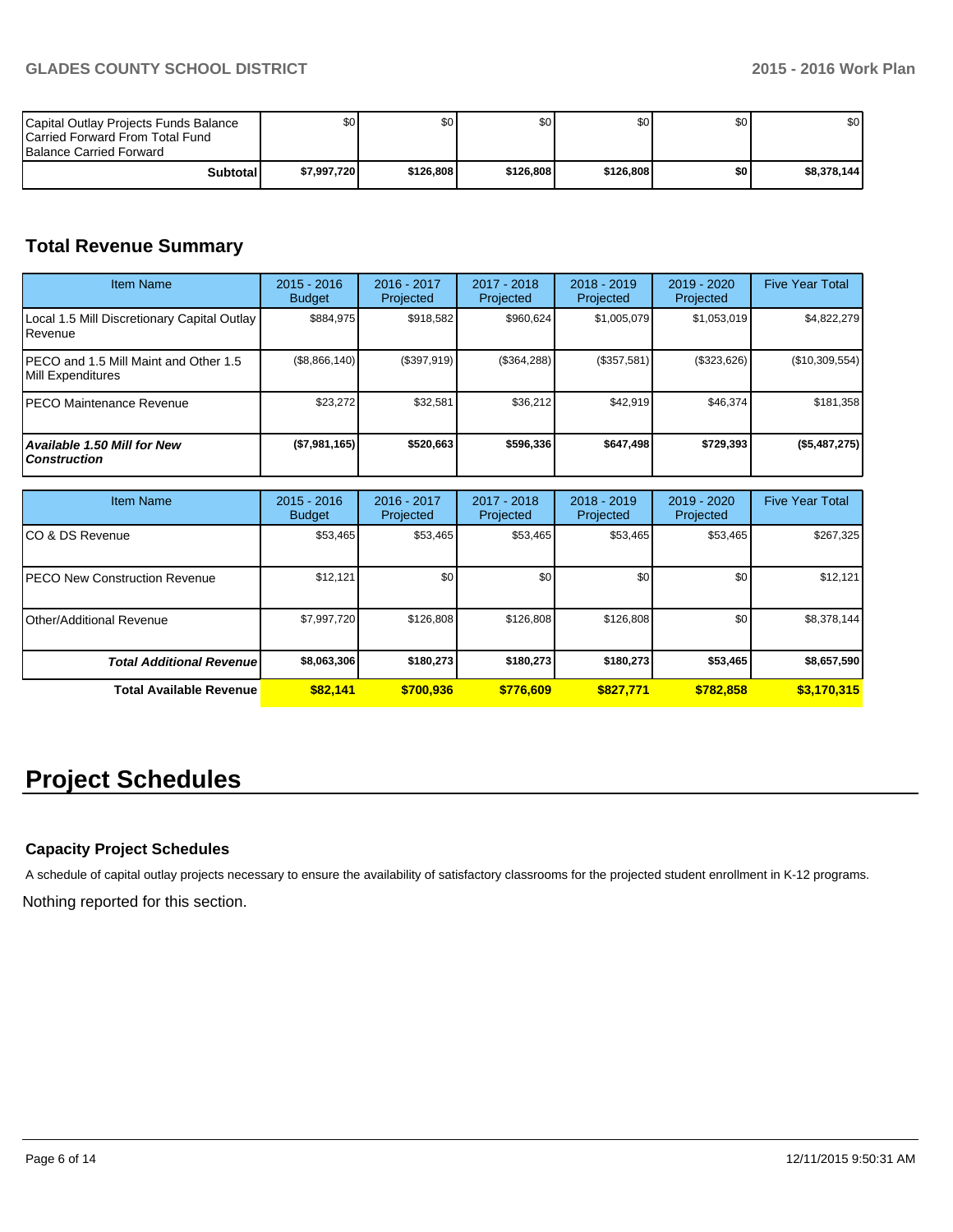| <b>Planned Cost:</b>     |  |  |  |
|--------------------------|--|--|--|
| <b>Student Stations:</b> |  |  |  |
| <b>Total Classrooms:</b> |  |  |  |
| Gross Sq Ft:             |  |  |  |

## **Other Project Schedules**

Major renovations, remodeling, and additions of capital outlay projects that do not add capacity to schools.

| <b>Project Description</b>           | Location                                          | $2015 - 2016$<br>Actual Budget | 2016 - 2017<br>Projected | 2017 - 2018<br>Projected | $2018 - 2019$<br>Projected | 2019 - 2020<br>Projected | Total          | Funded |
|--------------------------------------|---------------------------------------------------|--------------------------------|--------------------------|--------------------------|----------------------------|--------------------------|----------------|--------|
| Replacement - Jr.-Sr. High<br>School | IMOORE HAVEN<br>IMIDDLE/SENIOR HIGH               | \$7,870,912                    | \$0 <sub>l</sub>         | \$٥Ι                     | ا 30                       | \$0                      | \$7,870,912 No |        |
| Renovation of existing facilities    | <b>IMOORE HAVEN</b><br><b>IMIDDLE/SENIOR HIGH</b> | \$1,200,000                    | \$0 <sub>1</sub>         | \$0 <sub>1</sub>         | \$0                        | \$0                      | \$1,200,000 No |        |
|                                      |                                                   | \$9,070,912                    | \$0                      | \$0                      | \$0                        | \$0                      | \$9,070,912    |        |

## **Additional Project Schedules**

Any projects that are not identified in the last approved educational plant survey.

| <b>Project Description</b>           | Location                                            | <b>Num</b> | $2015 - 2016$<br>Classroom   Actual Budget | 2016 - 2017<br>Projected | 2017 - 2018<br>Projected | $2018 - 2019$<br>Projected | $2019 - 2020$<br>Projected | Total          | Funded |
|--------------------------------------|-----------------------------------------------------|------------|--------------------------------------------|--------------------------|--------------------------|----------------------------|----------------------------|----------------|--------|
| Classroom Wing<br><b>Addition</b>    | <b>WEST GLADES</b><br><b>ELEMENTARY</b>             |            | \$0 <sub>1</sub>                           | \$0                      | \$0                      | \$4,000,000                | \$٥Ι                       | \$4,000,000 No |        |
| Classroom Wing<br>Addition/Expansion | <b>IMOORE HAVEN</b><br>MIDDLE/SENIOR<br><b>HIGH</b> |            | \$0                                        | \$0                      | \$0                      | \$6,000,000                | \$0                        | \$6,000,000 No |        |
|                                      |                                                     |            | \$0                                        | \$0                      | \$0                      | \$10,000,000               | \$0 I                      | \$10,000,000   |        |

## **Non Funded Growth Management Project Schedules**

Schedule indicating which projects, due to planned development, that CANNOT be funded from current revenues projected over the next five years.

| <b>Project Description</b>                                             | $2015 - 2016$<br><b>Actual Budget</b> | 2016 - 2017<br>Projected | 2017 - 2018<br>Projected | $2018 - 2019$<br>Projected | $2019 - 2020$<br>Projected | Total          | Funded |
|------------------------------------------------------------------------|---------------------------------------|--------------------------|--------------------------|----------------------------|----------------------------|----------------|--------|
| Moore Haven Middle/Senior<br>High Classroom Wing<br>Addition/Expansion | \$0                                   | \$0                      | \$0                      | \$6,000,000                | \$0                        | \$6,000,000 No |        |
| West Glades Elementary<br>Classroom Wing Addition                      | \$0                                   | \$0                      | \$0                      | \$4,000,000                | \$0                        | \$4.000,000 No |        |
|                                                                        | \$0                                   | \$0                      | \$0                      | \$10,000,000               | \$0                        | \$10,000,000   |        |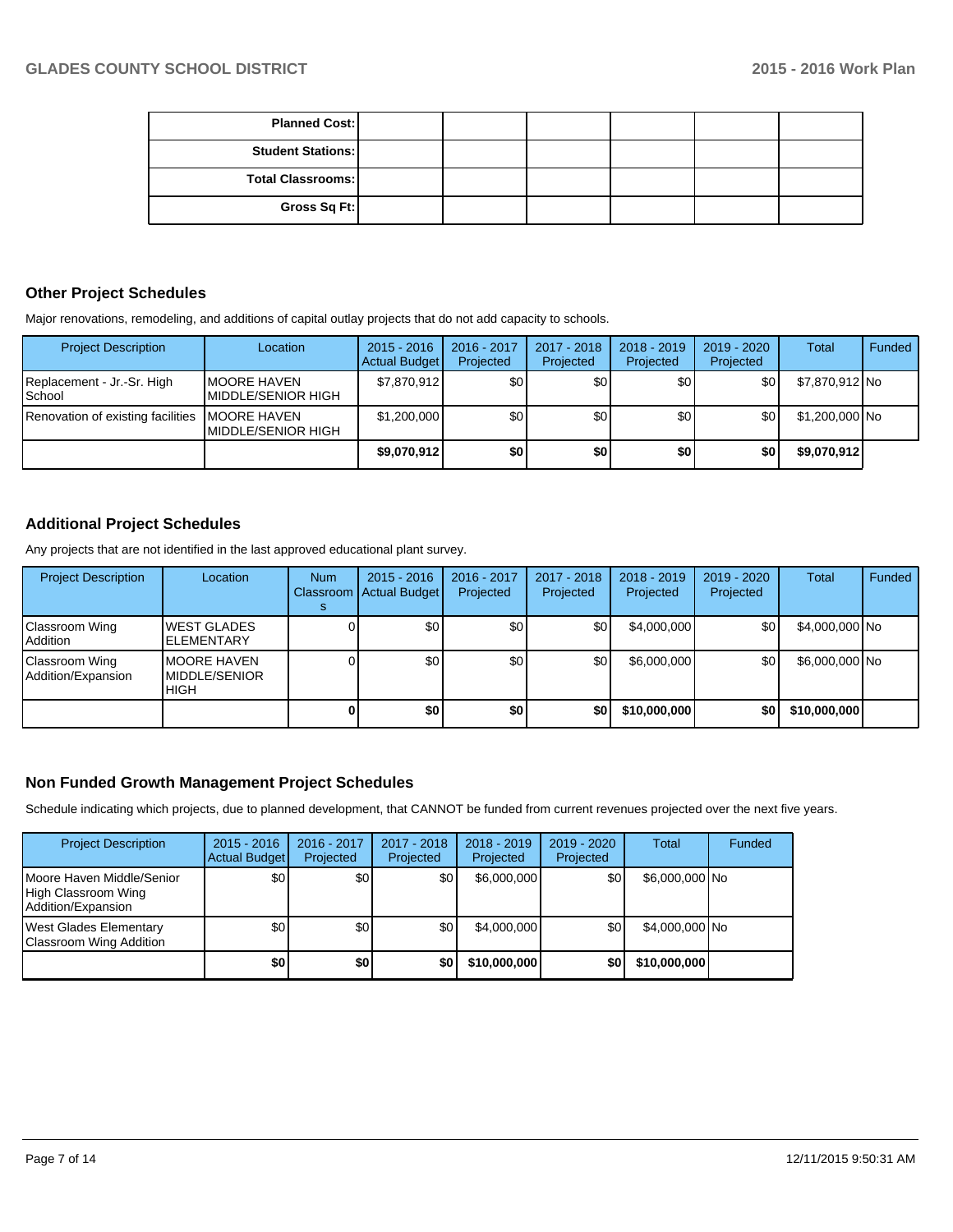## **Tracking**

## **Capacity Tracking**

| Location                            | $2015 -$<br>2016 Satis.<br>Stu. Sta. | Actual<br>$2015 -$<br><b>2016 FISH</b><br>Capacity | Actual<br>$2014 -$<br>2015<br><b>COFTE</b> | # Class<br><b>Rooms</b> | Actual<br>Average<br>$2015 -$<br>2016 Class<br><b>Size</b> | Actual<br>$2015 -$<br>2016<br><b>Utilization</b> | <b>New</b><br>Stu.<br>Capacity | <b>New</b><br>Rooms to<br>be<br>Added/Re<br>moved | Projected<br>$2019 -$<br>2020<br><b>COFTE</b> | Projected<br>$2019 -$<br>2020<br><b>Utilization</b> | Projected<br>$2019 -$<br><b>2020 Class</b><br><b>Size</b> |
|-------------------------------------|--------------------------------------|----------------------------------------------------|--------------------------------------------|-------------------------|------------------------------------------------------------|--------------------------------------------------|--------------------------------|---------------------------------------------------|-----------------------------------------------|-----------------------------------------------------|-----------------------------------------------------------|
| IMOORE HAVEN<br>IMIDDLE/SENIOR HIGH | 845                                  | 760                                                | 356                                        | 42                      | 81                                                         | 47.00 %                                          |                                |                                                   | 277                                           | 36.00 %                                             |                                                           |
| IMOORE HAVEN<br>IELEMENTARY         | 617                                  | 617                                                | 413                                        | 34                      | 12                                                         | 67.00 %                                          |                                |                                                   | 450                                           | 73.00 %                                             | 13                                                        |
| IBOOKER T<br>IWASHINGTON            |                                      |                                                    |                                            | 0                       | $\Omega$                                                   | 0.00%                                            |                                |                                                   | $\Omega$                                      | 0.00 %                                              | $\overline{0}$                                            |
| <b>IWEST GLADES</b><br>IELEMENTARY  | 675                                  | 607                                                | 558                                        | 32                      | 17                                                         | $92.00\%$                                        |                                |                                                   | 500                                           | 82.00 %                                             | 16                                                        |
|                                     | 2,137                                | 1,984                                              | 1,327                                      | 108                     | 12                                                         | 66.86 %                                          | <sup>0</sup>                   | 0                                                 | 1,227                                         | 61.84 %                                             | 11                                                        |

The COFTE Projected Total (1,227) for 2019 - 2020 must match the Official Forecasted COFTE Total (1,510 ) for 2019 - 2020 before this section can be completed. In the event that the COFTE Projected Total does not match the Official forecasted COFTE, then the Balanced Projected COFTE Table should be used to balance COFTE.

| Projected COFTE for 2019 - 2020 |       |             |  |  |  |
|---------------------------------|-------|-------------|--|--|--|
| Elementary (PK-3)               | 511   |             |  |  |  |
| Middle (4-8)                    | 795   | Elem        |  |  |  |
| High (9-12)                     | 204   | Midd        |  |  |  |
|                                 | 1,510 | <b>ligh</b> |  |  |  |

| <b>Grade Level Type</b> | <b>Balanced Projected</b><br>COFTE for 2019 - 2020 |
|-------------------------|----------------------------------------------------|
| Elementary (PK-3)       | 94                                                 |
| Middle (4-8)            | 95                                                 |
| High (9-12)             | 94                                                 |
|                         | 1,510                                              |

## **Relocatable Replacement**

Number of relocatable classrooms clearly identified and scheduled for replacement in the school board adopted financially feasible 5-year district work program.

| Location                                 |  |  | 2015 - 2016   2016 - 2017   2017 - 2018   2018 - 2019   2019 - 2020   Year 5 Total |  |
|------------------------------------------|--|--|------------------------------------------------------------------------------------|--|
| <b>IWEST GLADES ELEMENTARY</b>           |  |  |                                                                                    |  |
| <b>Total Relocatable Replacements: I</b> |  |  |                                                                                    |  |

## **Charter Schools Tracking**

Information regarding the use of charter schools.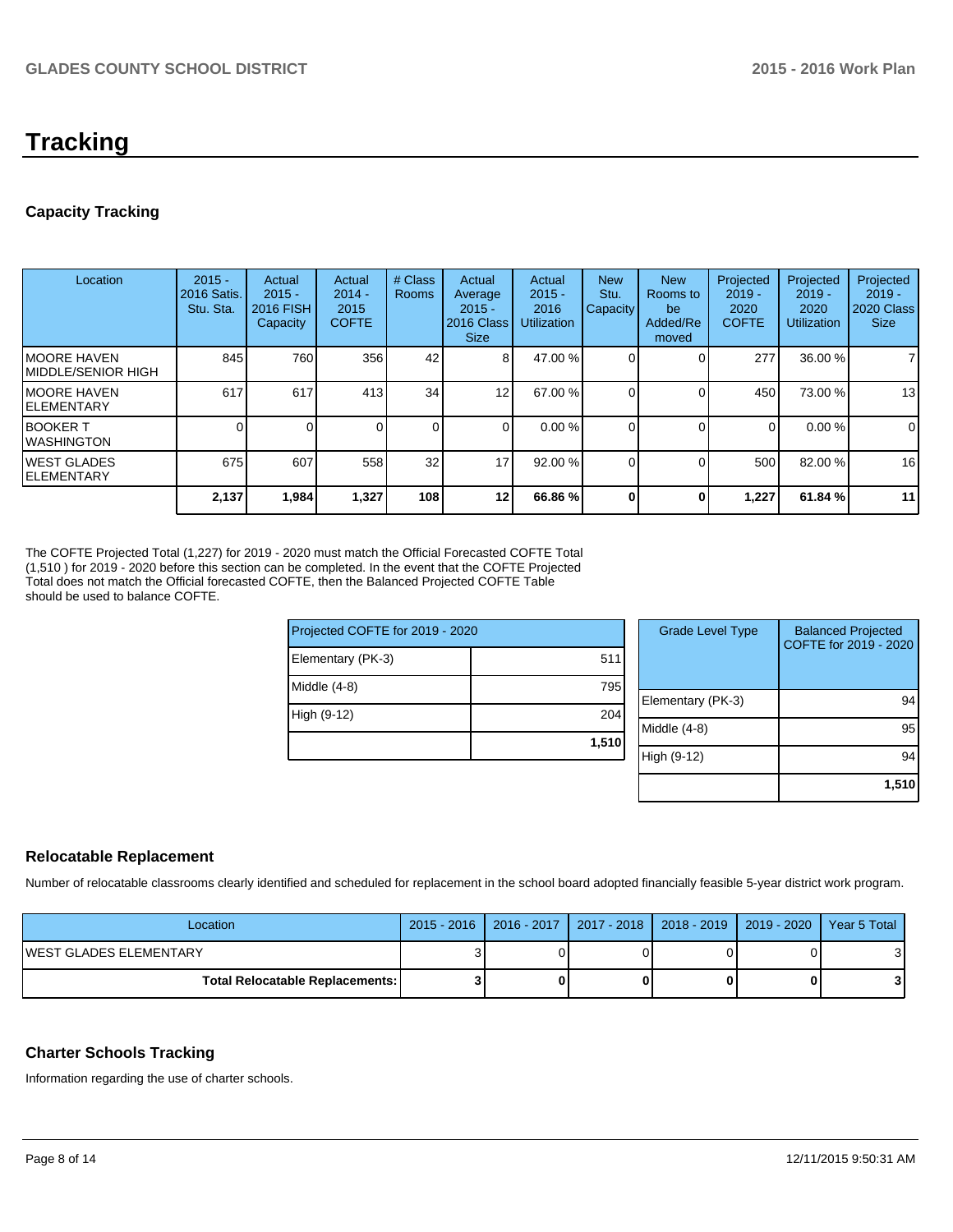| Location-Type   | # Relocatable<br>units or<br>permanent<br><b>classrooms</b> | Owner            | Year Started or<br>Scheduled | Student<br><b>Stations</b> | <b>Students</b><br>Enrolled | Years in<br>Contract | <b>Total Charter</b><br><b>Students</b><br>projected for<br>2019 - 2020 |
|-----------------|-------------------------------------------------------------|------------------|------------------------------|----------------------------|-----------------------------|----------------------|-------------------------------------------------------------------------|
| <b>Brighton</b> |                                                             | 11 <b>IOTHER</b> | 2007                         | 426                        | 262                         | 10 <sub>1</sub>      | 300                                                                     |
|                 | 11                                                          |                  |                              | 426                        | <b>262</b>                  |                      | 300                                                                     |

## **Special Purpose Classrooms Tracking**

The number of classrooms that will be used for certain special purposes in the current year, by facility and type of classroom, that the district will, 1), not use for educational purposes, and 2), the co-teaching classrooms that are not open plan classrooms and will be used for educational purposes.

| School                                 | School Type        | $\#$ of Elementary $\#$ of Middle 4-8 $\ $<br>K-3 Classrooms I   | <b>Classrooms</b> | # of High $9-12$<br><b>Classrooms</b> | # of $ESE$<br><b>Classrooms</b> | # of Combo<br><b>Classrooms</b> | Total<br><b>Classrooms</b> |
|----------------------------------------|--------------------|------------------------------------------------------------------|-------------------|---------------------------------------|---------------------------------|---------------------------------|----------------------------|
| <b>Total Educational Classrooms: I</b> |                    |                                                                  |                   |                                       |                                 |                                 | 01                         |
|                                        |                    |                                                                  |                   |                                       |                                 |                                 |                            |
| School                                 | <b>School Type</b> | $\#$ of Elementary $\#$ of Middle 4-8 $\#$<br>I K-3 Classrooms I | <b>Classrooms</b> | $#$ of High 9-12<br><b>Classrooms</b> | # of $ESE$<br><b>Classrooms</b> | # of Combo<br><b>Classrooms</b> | Total<br><b>Classrooms</b> |

**Total Co-Teaching Classrooms: 0 0 0 0 0 0**

## **Infrastructure Tracking**

**Necessary offsite infrastructure requirements resulting from expansions or new schools. This section should include infrastructure information related to capacity project schedules and other project schedules (Section 4).**

Not Specified

**Proposed location of planned facilities, whether those locations are consistent with the comprehensive plans of all affected local governments, and recommendations for infrastructure and other improvements to land adjacent to existing facilities. Provisions of 1013.33(12), (13) and (14) and 1013.36 must be addressed for new facilities planned within the 1st three years of the plan (Section 5).**

Not Specified

**Consistent with Comp Plan?** No

## **Net New Classrooms**

The number of classrooms, by grade level and type of construction, that were added during the last fiscal year.

| List the net new classrooms added in the 2014 - 2015 fiscal year.                                                                                       |                                                                        |                            | Llist the net new classrooms to be added in the 2015 - 2016 fiscal<br>Ivear. |                        |                              |                                   |                                |                        |
|---------------------------------------------------------------------------------------------------------------------------------------------------------|------------------------------------------------------------------------|----------------------------|------------------------------------------------------------------------------|------------------------|------------------------------|-----------------------------------|--------------------------------|------------------------|
| "Classrooms" is defined as capacity carrying classrooms that are added to increase<br>capacity to enable the district to meet the Class Size Amendment. | Totals for fiscal year 2015 - 2016 should match totals in Section 15A. |                            |                                                                              |                        |                              |                                   |                                |                        |
| Location                                                                                                                                                | $2014 - 2015$ #<br>Permanent                                           | $2014 - 2015$ #<br>Modular | $2014 - 2015$ #<br>Relocatable                                               | $2014 - 2015$<br>Total | $2015 - 2016$ #<br>Permanent | $2015 - 2016$ #<br><b>Modular</b> | $2015 - 2016$ #<br>Relocatable | $2015 - 2016$<br>Total |
| Elementary (PK-3)                                                                                                                                       |                                                                        |                            |                                                                              |                        |                              |                                   |                                | $\Omega$               |
| $Middle (4-8)$                                                                                                                                          |                                                                        |                            |                                                                              |                        |                              |                                   |                                | 0                      |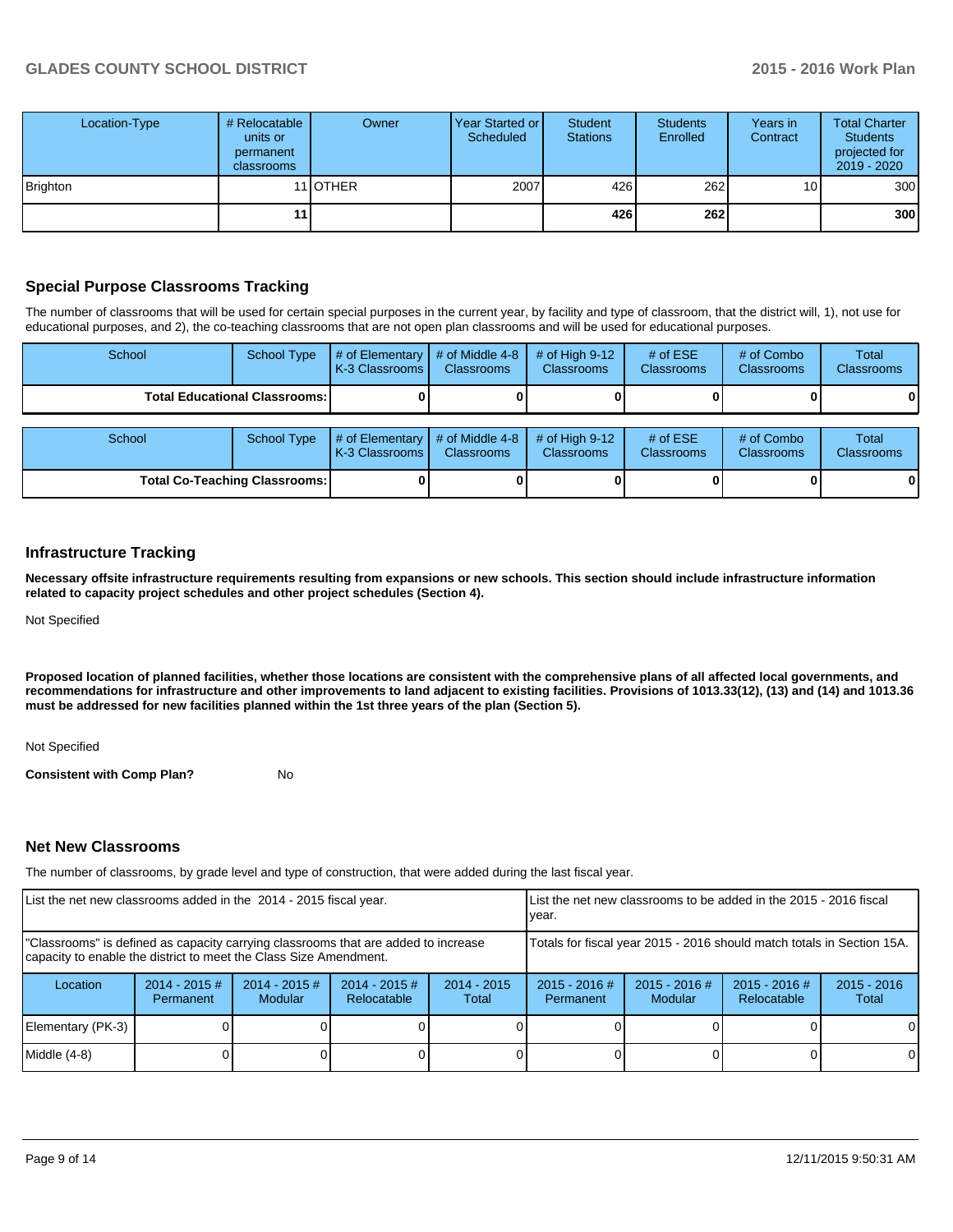| High (9-12) |  |  |  |   |
|-------------|--|--|--|---|
|             |  |  |  | U |

## **Relocatable Student Stations**

Number of students that will be educated in relocatable units, by school, in the current year, and the projected number of students for each of the years in the workplan.

| <b>Site</b>                     | $2015 - 2016$    | 2016 - 2017 | 2017 - 2018 | $2018 - 2019$ | 2019 - 2020 | 5 Year Average  |
|---------------------------------|------------------|-------------|-------------|---------------|-------------|-----------------|
| IMOORE HAVEN MIDDLE/SENIOR HIGH | 150 <sub>1</sub> |             |             |               |             | 30 <sup>1</sup> |
| IMOORE HAVEN ELEMENTARY         |                  |             |             |               |             | $\Omega$        |
| IWEST GLADES ELEMENTARY         |                  | 66          |             |               |             | 13              |
| IBOOKER T WASHINGTON            |                  |             |             |               |             | $\Omega$        |

| Totals for GLADES COUNTY SCHOOL DISTRICT          |            |         |       |       |       |                 |
|---------------------------------------------------|------------|---------|-------|-------|-------|-----------------|
| Total students in relocatables by year.           | <b>150</b> | 66      |       |       |       | 43 <sub>l</sub> |
| Total number of COFTE students projected by year. | 1,367      | 1.412 l | 1.453 | 1.489 | 1.510 | 1.446           |
| Percent in relocatables by year.                  | $11\%$     | 5 %     | 0%    | 0 % I | 0%    | 3%              |

## **Leased Facilities Tracking**

Exising leased facilities and plans for the acquisition of leased facilities, including the number of classrooms and student stations, as reported in the educational plant survey, that are planned in that location at the end of the five year workplan.

| Location                               | # of Leased<br>Classrooms 2015 - I<br>2016 | <b>FISH Student</b><br><b>Stations</b> | Owner | # of Leased<br>Classrooms 2019 -<br>2020 | <b>FISH Student</b><br><b>Stations</b> |
|----------------------------------------|--------------------------------------------|----------------------------------------|-------|------------------------------------------|----------------------------------------|
| <b>IMOORE HAVEN MIDDLE/SENIOR HIGH</b> |                                            |                                        |       |                                          |                                        |
| <b>IMOORE HAVEN ELEMENTARY</b>         |                                            |                                        |       |                                          | ΩI                                     |
| <b>BOOKER T WASHINGTON</b>             |                                            |                                        |       |                                          | ΩI                                     |
| <b>IWEST GLADES ELEMENTARY</b>         |                                            |                                        |       |                                          |                                        |
|                                        |                                            |                                        |       |                                          | 01                                     |

## **Failed Standard Relocatable Tracking**

Relocatable units currently reported by school, from FISH, and the number of relocatable units identified as 'Failed Standards'.

Nothing reported for this section.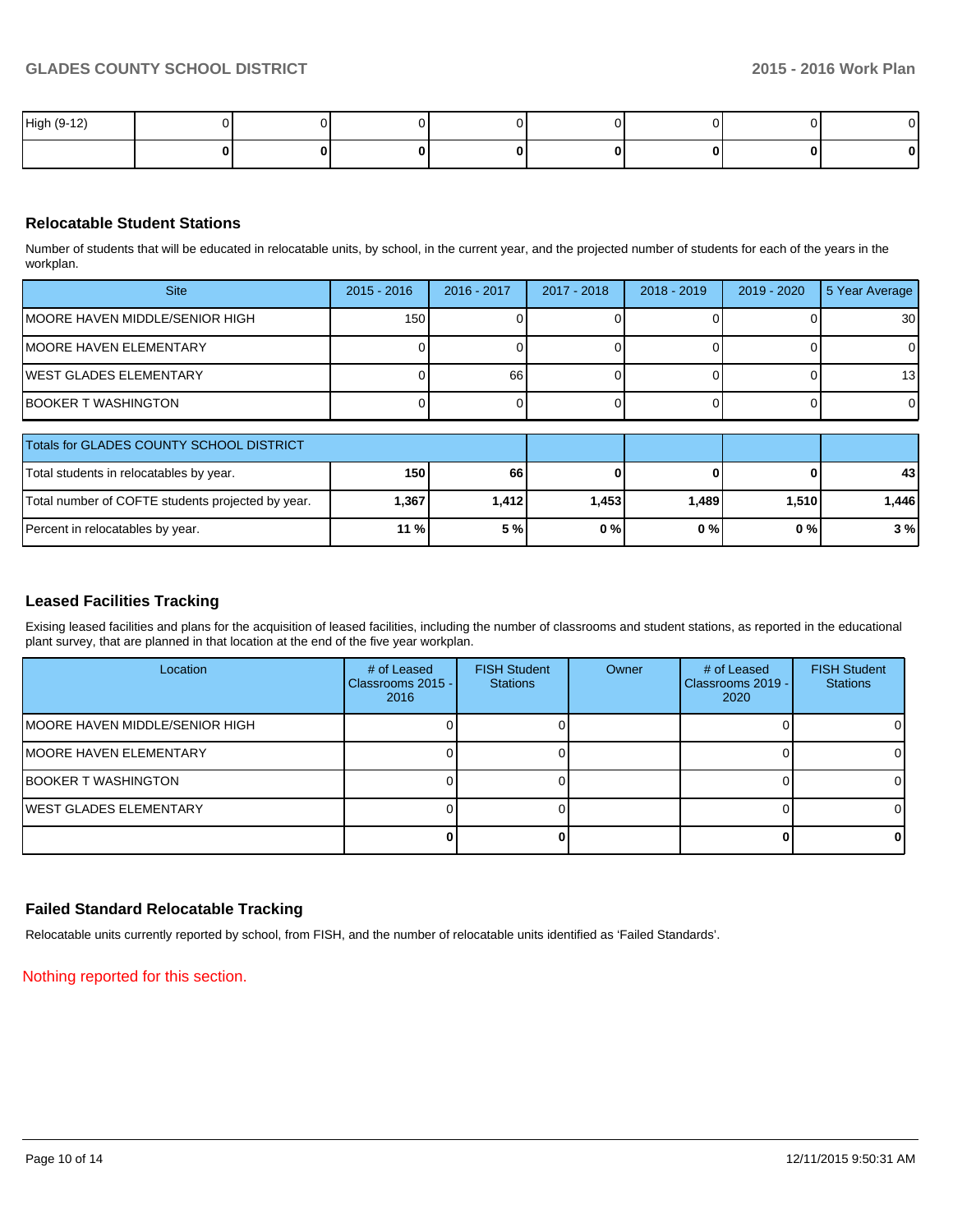# **Planning**

## **Class Size Reduction Planning**

**Plans approved by the school board that reduce the need for permanent student stations such as acceptable school capacity levels, redistricting, busing, year-round schools, charter schools, magnet schools, public-private partnerships, multitrack scheduling, grade level organization, block scheduling, or other alternatives.**

Currently the district does not anticipate a need to reduce student stations, due to availablity surplus at Moore Haven campus

## **School Closure Planning**

**Plans for the closure of any school, including plans for disposition of the facility or usage of facility space, and anticipated revenues.**

None expected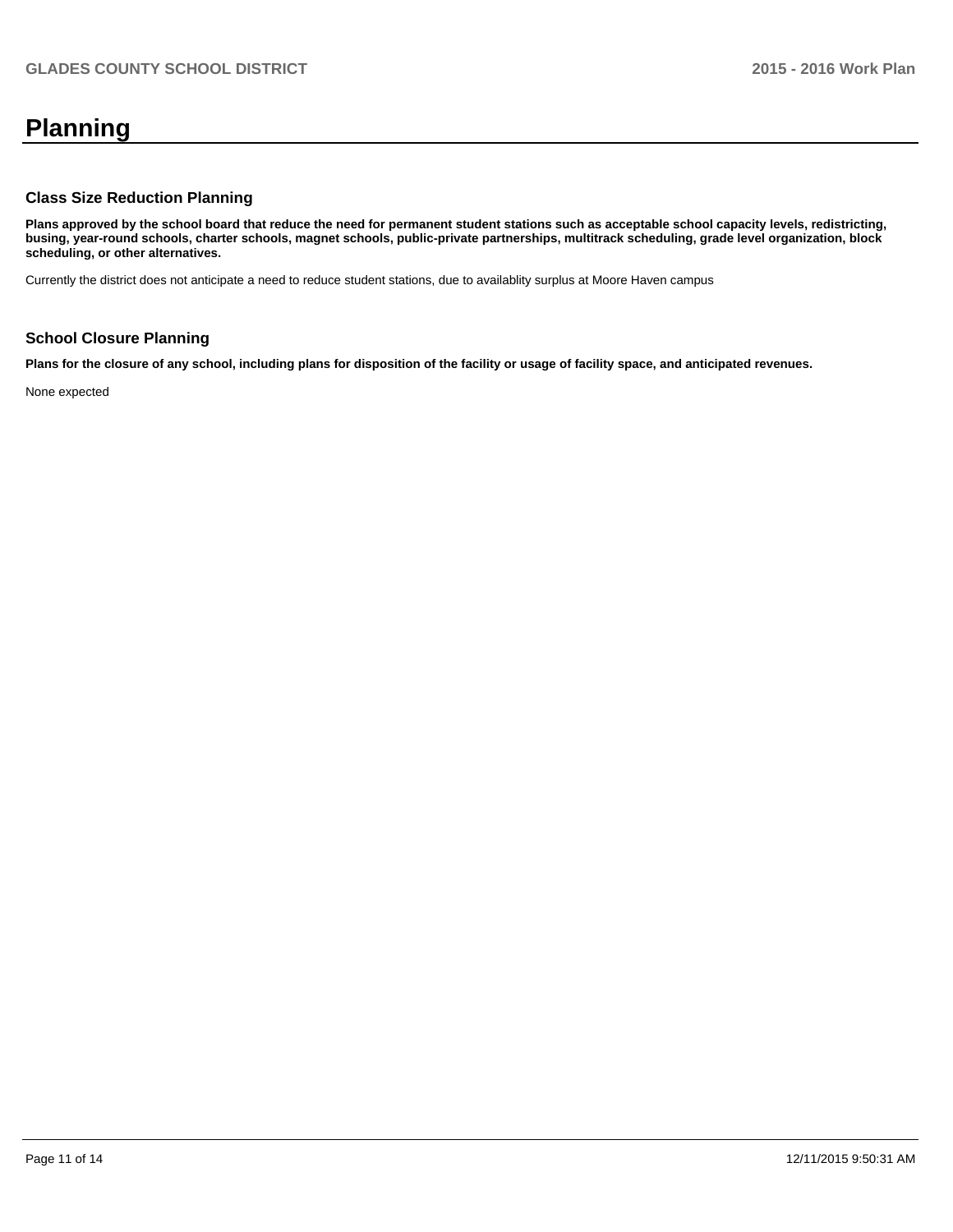## **Long Range Planning**

#### **Ten-Year Maintenance**

District projects and locations regarding the projected need for major renovation, repair, and maintenance projects within the district in years 6-10 beyond the projects plans detailed in the five years covered by the work plan.

Nothing reported for this section.

## **Ten-Year Capacity**

Schedule of capital outlay projects projected to ensure the availability of satisfactory student stations for the projected student enrollment in K-12 programs for the future 5 years beyond the 5-year district facilities work program.

Nothing reported for this section.

## **Ten-Year Planned Utilization**

Schedule of planned capital outlay projects identifying the standard grade groupings, capacities, and planned utilization rates of future educational facilities of the district for both permanent and relocatable facilities.

| Grade Level Projections         | <b>FISH</b><br>Student<br><b>Stations</b> | <b>Actual 2014 -</b><br>2015 FISH<br>Capacity | Actual<br>$2014 -$<br>2015<br><b>COFTE</b> | Actual 2014 - 2015<br><b>Utilization</b> | Actual 2015 - 2016 / 2024 - 2025 new<br>Student Capacity to be added/removed | Projected 2024<br>2025 COFTE | $-$ Projected 2024 -<br>2025 Utilization |
|---------------------------------|-------------------------------------------|-----------------------------------------------|--------------------------------------------|------------------------------------------|------------------------------------------------------------------------------|------------------------------|------------------------------------------|
| Elementary - District<br>Totals | 658                                       | 658                                           | 406.00                                     | 61.70 %                                  |                                                                              |                              | 0.15%                                    |
| Middle - District Totals        | 1.413                                     | 1.271                                         | 788.00                                     | 62.00%                                   |                                                                              |                              | 0.08%                                    |
| High - District Totals          |                                           |                                               | 0.00                                       | $0.00\%$                                 |                                                                              |                              | 0.00%                                    |
| Other - ESE, etc                |                                           |                                               | 0.00                                       | $0.00\%$                                 |                                                                              |                              | 0.00%                                    |
|                                 | 2,071                                     | 1,929                                         | 1,194.00                                   | 61.90%                                   |                                                                              |                              | 0.16%                                    |

**Combination schools are included with the middle schools for student stations, capacity, COFTE and utilization purposes because these facilities all have a 90% utilization factor. Use this space to explain or define the grade groupings for combination schools.**

No comments to report.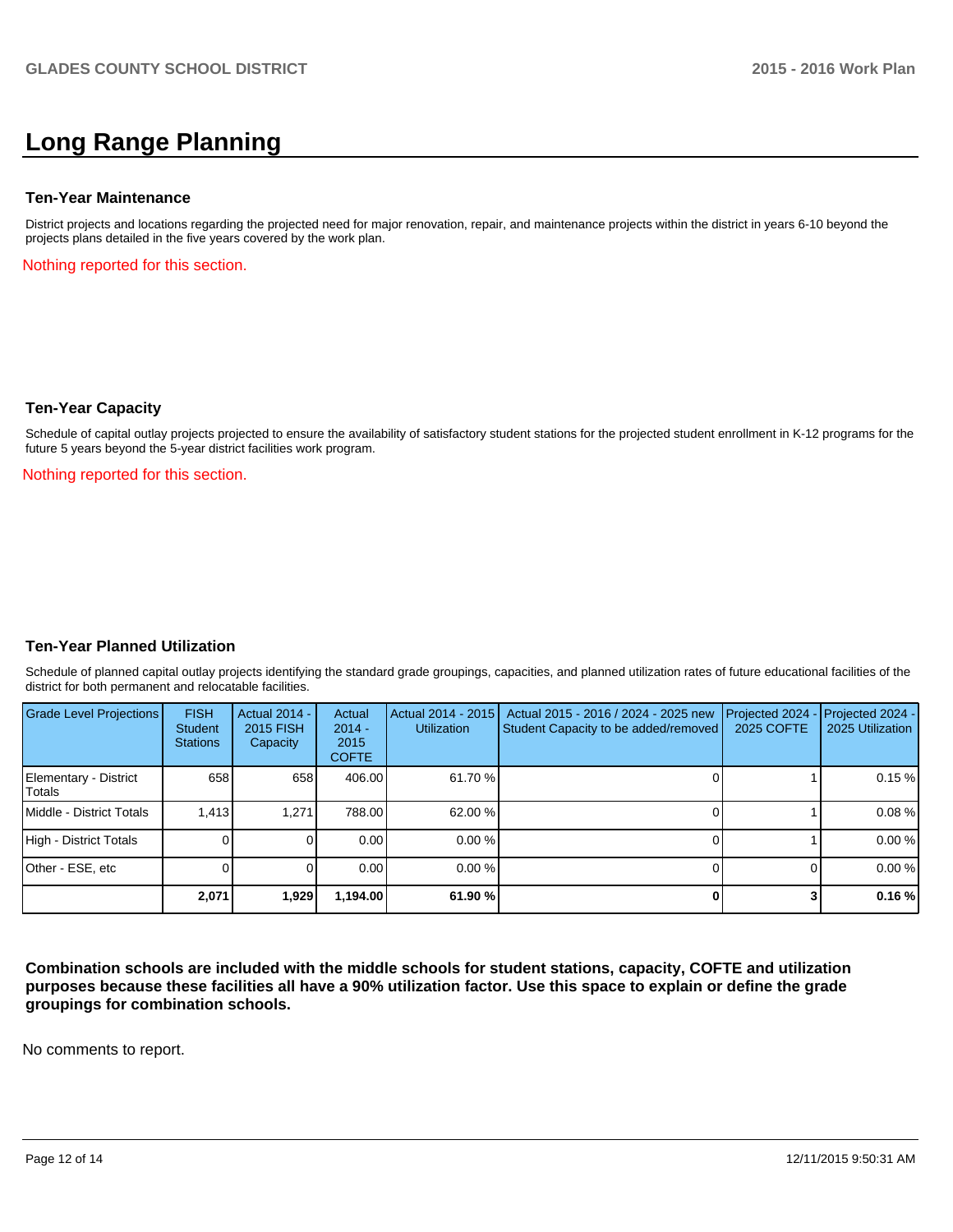## **Ten-Year Infrastructure Planning**

#### **Proposed Location of Planned New, Remodeled, or New Additions to Facilities in 06 thru 10 out years (Section 28).**

New classrooms and expansion of cafeteria at Moore Haven Middle-High School; Site improvements at Moore Haven Elementary which include: flooring, HVAC renovation, roofing and fencing; West Glades site improvements which include: electrical renovations to safety to life projects and security, additional classrooms and expansion of facilities in accordance with the 5 year work plan

#### Plans for closure of any school, including plans for disposition of the facility or usage of facility space, and anticipated revenues in the 06 thru 10 out **years (Section 29).**

NO plans for schools to be closed.

#### **Twenty-Year Maintenance**

District projects and locations regarding the projected need for major renovation, repair, and maintenance projects within the district in years 11-20 beyond the projects plans detailed in the five years covered by the work plan.

Nothing reported for this section.

## **Twenty-Year Capacity**

Schedule of capital outlay projects projected to ensure the availability of satisfactory student stations for the projected student enrollment in K-12 programs for the future 11-20 years beyond the 5-year district facilities work program.

Nothing reported for this section.

## **Twenty-Year Planned Utilization**

Schedule of planned capital outlay projects identifying the standard grade groupings, capacities, and planned utilization rates of future educational facilities of the district for both permanent and relocatable facilities.

| <b>Grade Level Projections</b>         | <b>FISH</b><br><b>Student</b><br><b>Stations</b> | <b>Actual 2014 -</b><br>2015 FISH<br>Capacity | Actual<br>$2014 -$<br>2015<br><b>COFTE</b> | Actual 2014 - 2015<br><b>Utilization</b> | Actual 2015 - 2016 / 2034 - 2035 new<br>Student Capacity to be added/removed | Projected 2034<br>2035 COFTE | Projected 2034 -<br>2035 Utilization |
|----------------------------------------|--------------------------------------------------|-----------------------------------------------|--------------------------------------------|------------------------------------------|------------------------------------------------------------------------------|------------------------------|--------------------------------------|
| Elementary - District<br><b>Totals</b> | 658                                              | 658                                           | 406.00                                     | 61.70 %                                  |                                                                              |                              | 0.15%                                |
| Middle - District Totals               | 1.413                                            | 1.271                                         | 788.00                                     | 62.00 %                                  |                                                                              |                              | 0.08%                                |
| High - District Totals                 |                                                  |                                               | 0.00                                       | 0.00%                                    |                                                                              |                              | 0.00%                                |
| Other - ESE, etc                       |                                                  |                                               | 0.00                                       | 0.00%                                    |                                                                              |                              | 0.00%                                |
|                                        | 2,071                                            | 1,929                                         | 1,194.00                                   | 61.90%                                   |                                                                              |                              | 0.16%                                |